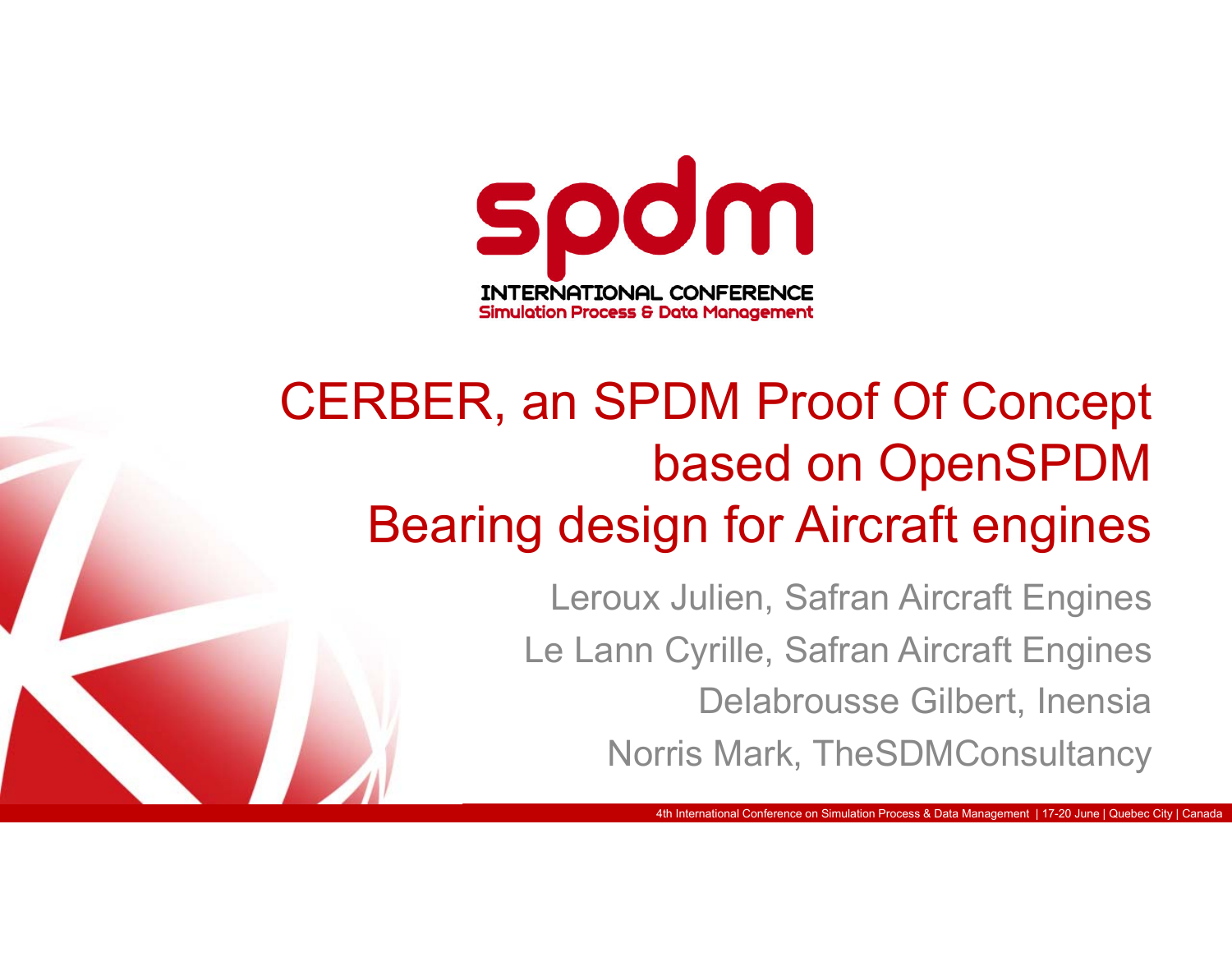

#### SAFRAN Group



| <b>AN</b><br><b>INTERNATIONAL</b><br><b>HIGH-</b><br><b>TECHNOLOGY</b><br><b>GROUP</b> | <b>5 CORE</b><br><b>BUSINESSES:</b><br>Aerospace propulsion<br>Aircraft equipment<br><b>Defense</b><br>Aerosystems<br><b>Aircraft interiors</b> | <b>WORLD'S No.3</b><br><b>AEROSPACE</b><br>COMPANY<br>(excluding aircraft<br>manufacturers) | More than <b>92,000</b><br><b>EMPLOYEES in</b><br><b>30 COUNTRIES</b> |
|----------------------------------------------------------------------------------------|-------------------------------------------------------------------------------------------------------------------------------------------------|---------------------------------------------------------------------------------------------|-----------------------------------------------------------------------|
| €21 BILLION<br>in revenue                                                              | €3 BILLION in<br>adjusted recurring<br>operating income                                                                                         | €1.5 BILLION<br>in R&D expenditures                                                         | <b>850 INITIAL</b><br><b>PATENTS</b><br>filed*                        |

\*in 2017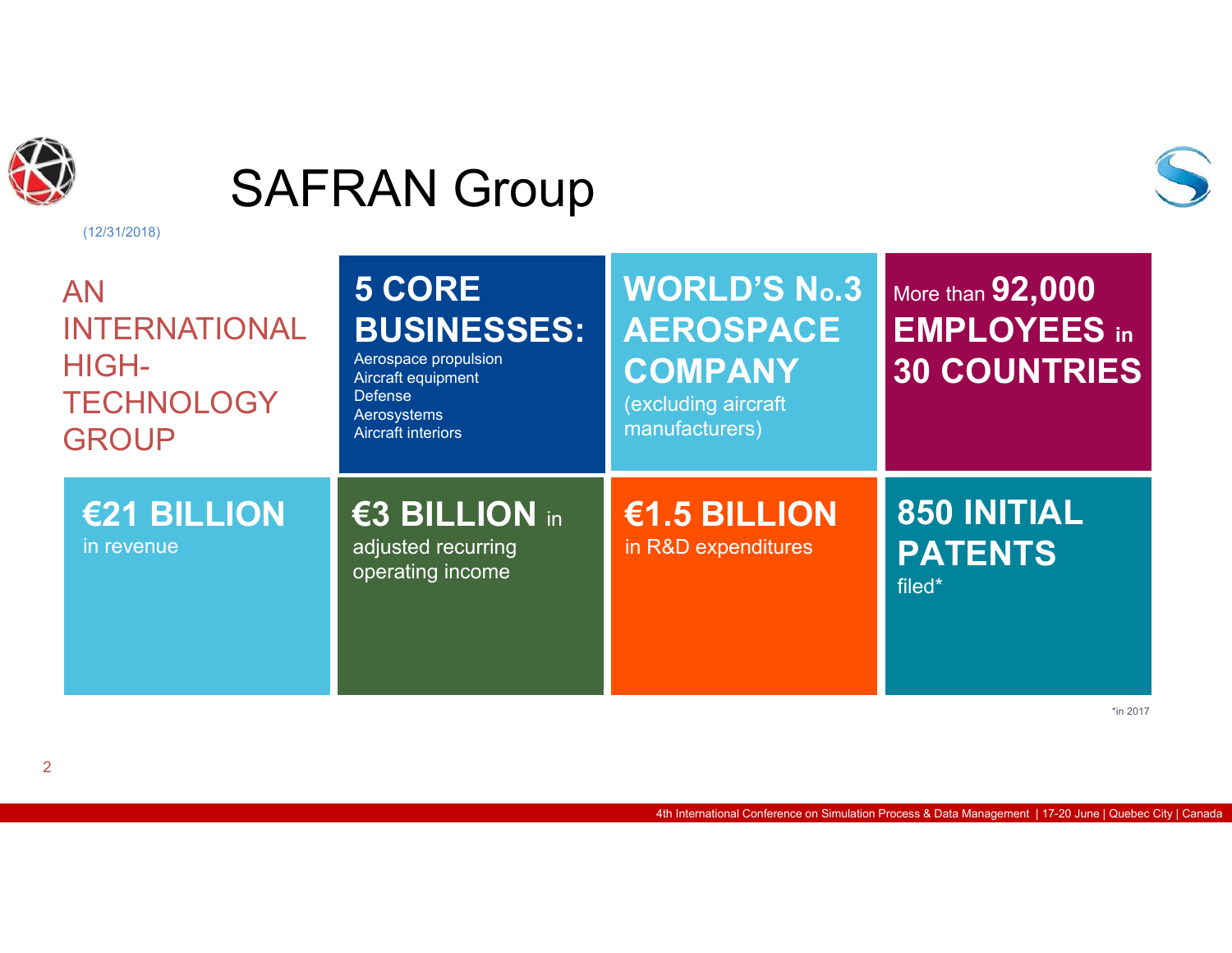

#### Safran Aircraft Engines









4th International Conference on Simulation Process & Data Management | 17-20 June | Quebec City | Canada

Global presence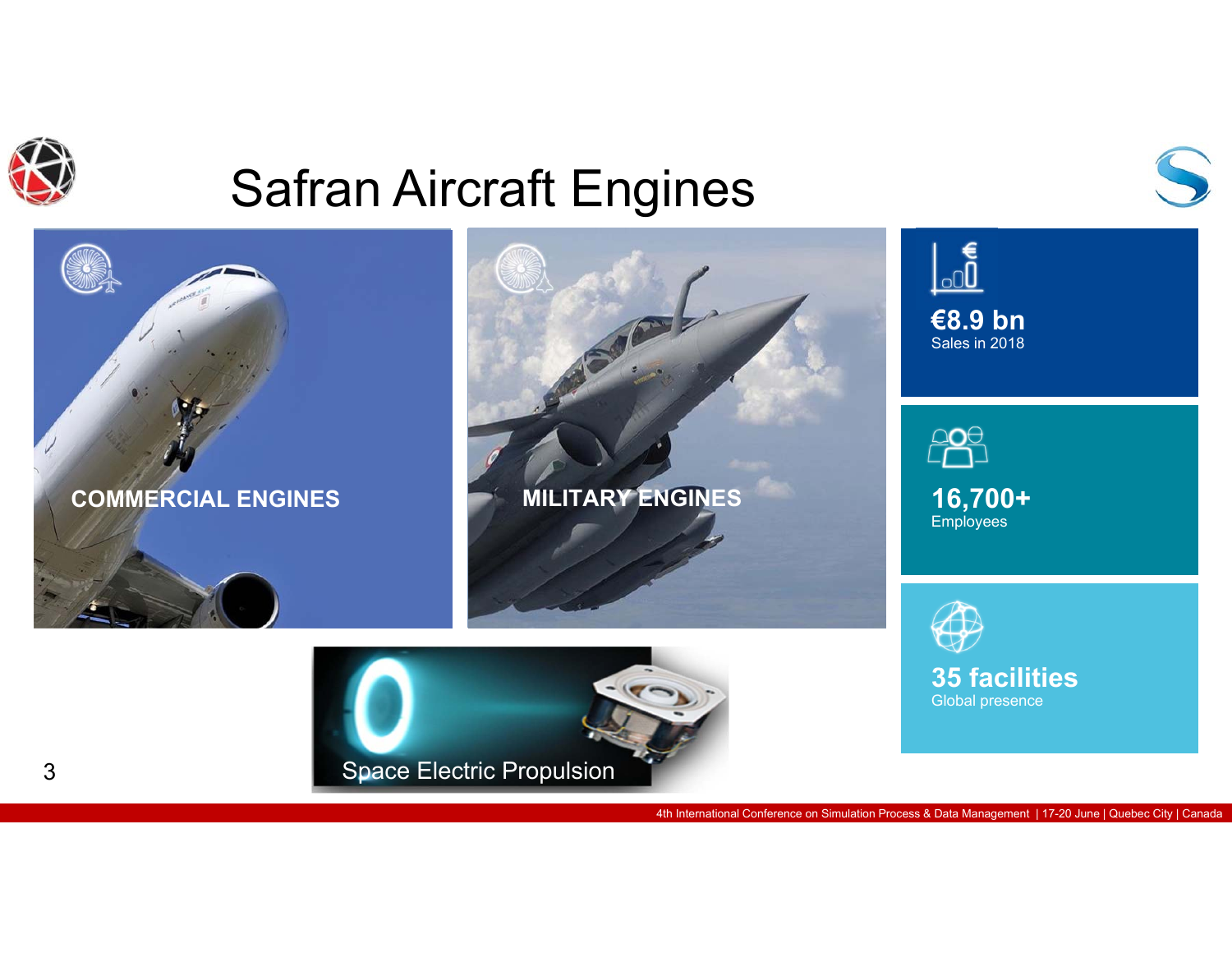

#### Aviation pioneer for more than 110 years

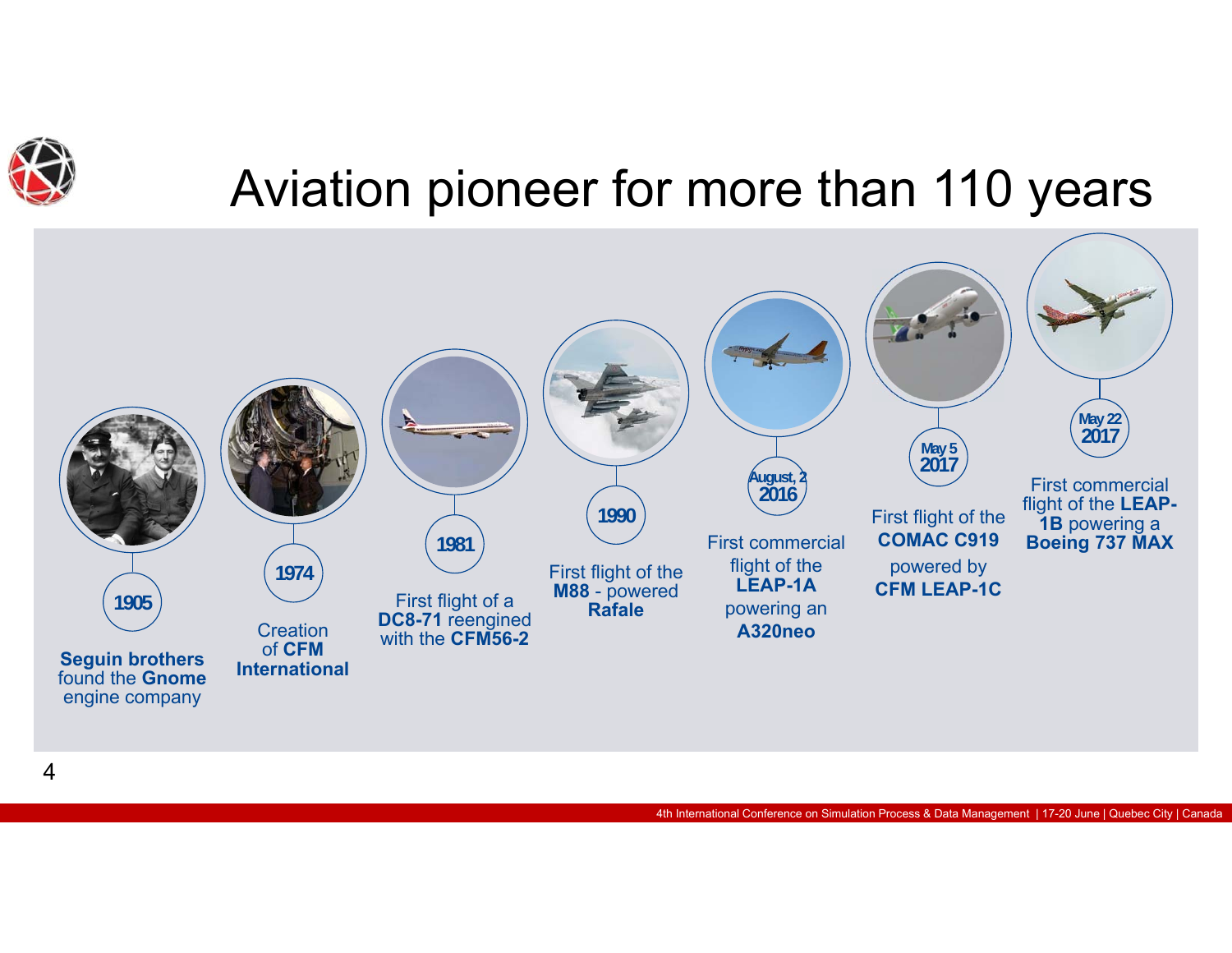

# Safran Aircraft Engines SPDM Strategy

LINKS WITH TESTS



4th International Conference on Simulation Process & Data Management | 17-20 June | Quebec City | Canada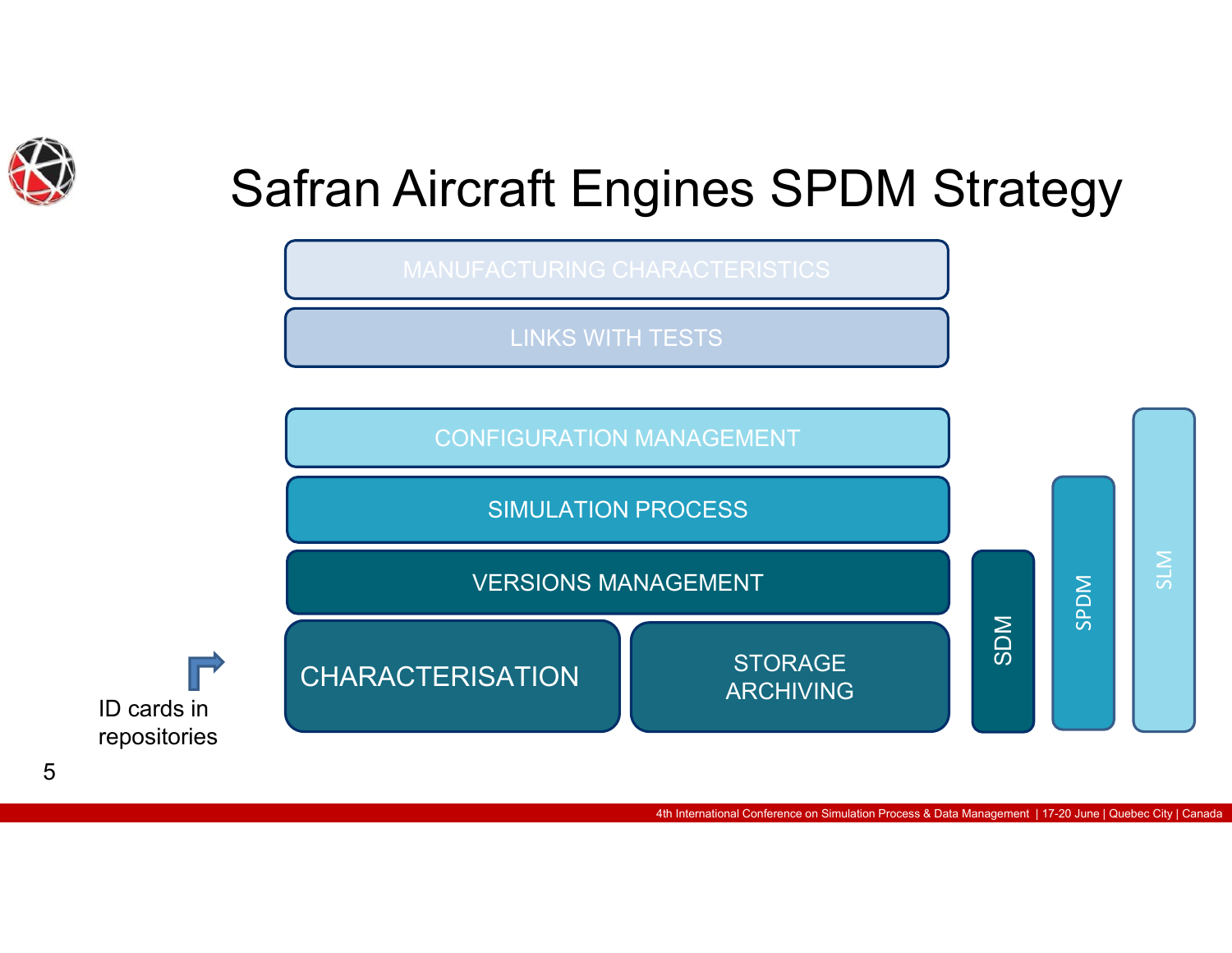

# CERBER genesis : a first SPDM POC

- • Methods & Tools Department requested to provide a way to manage data more efficiently around bearing simulation
- • Exchanges with M. Norris on SPDM knowledge
	- Few editors & cost of POC
	- –No Open Source solution available
	- –OpenSPDM initiative launched by Mark with demonstrator available
- • OpenSPDM identified as an opportunity to answer Safran Aircraft Engines users request with limited investments & ability to deliver a product to test in short terms & accessible for SPDM « newbies »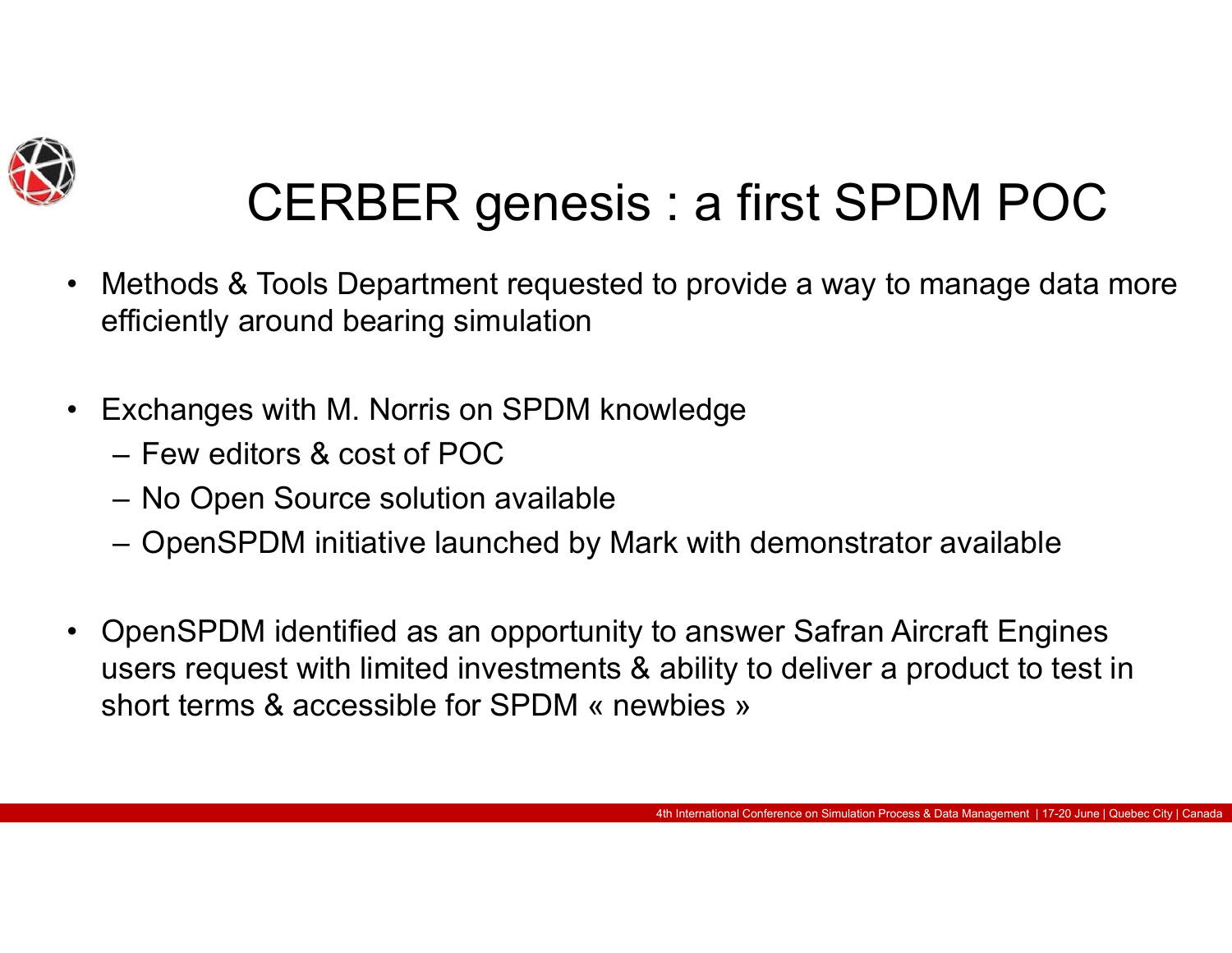

#### **openSPDM**

- $\bullet$ SPDM data-model & services can be built rapidly on an agile xDM Platform
- •Availability of ARAS Innovator as Open Source solution
- • OpenSPDM designed as a community solution on the ARAS Innovator Platform, with the help of Inensia, available through the **openSPDM** consortium

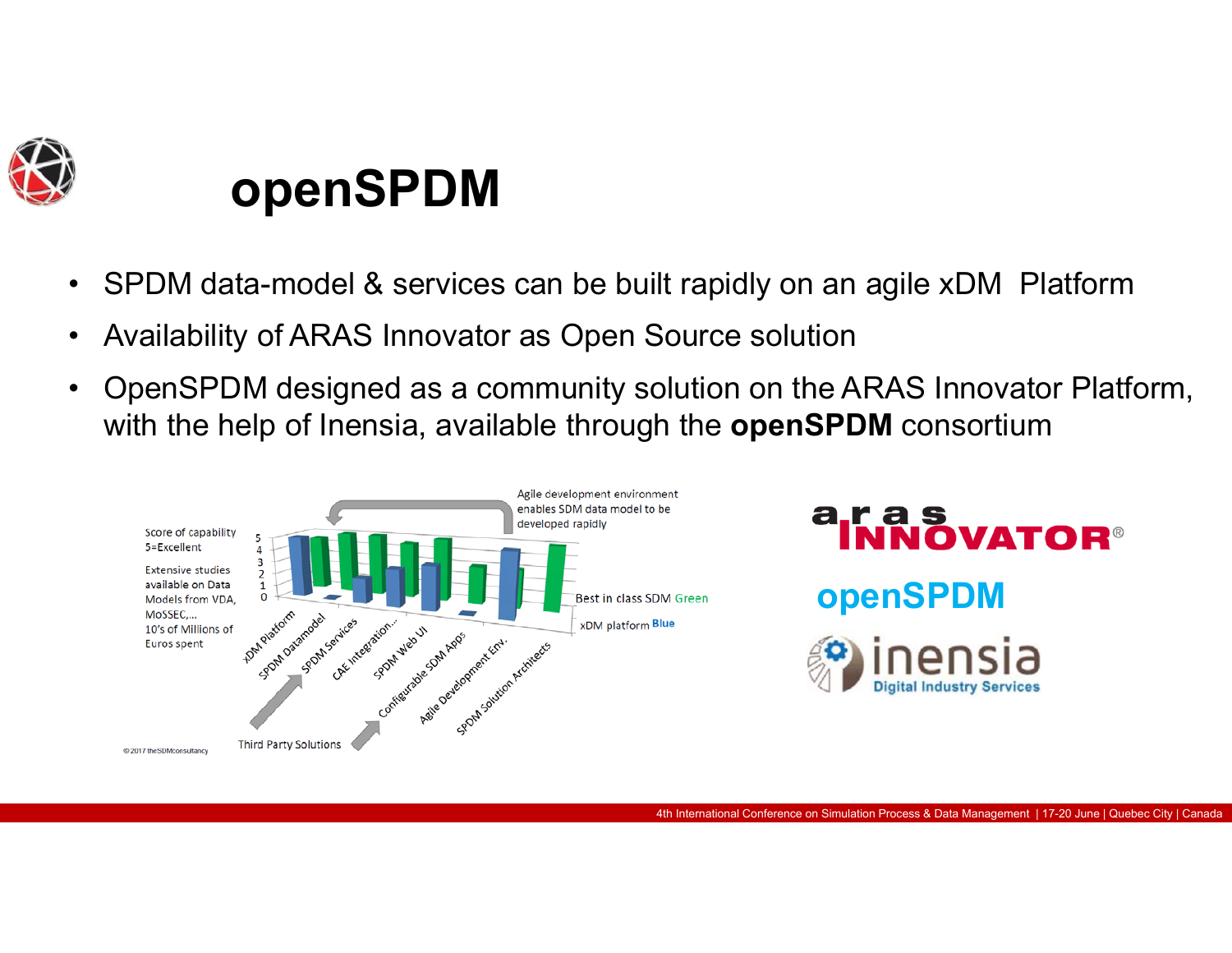

### CERBER – **openSPDM** Proof of Concept



**CERBER Conception et Etude de Roulement** à Billes Et à Rouleaux \*

\* Ball & Roller Bearing Design & Study

4th International Conference on Simulation Process & Data Management | 17-20 June | Quebec City | Canada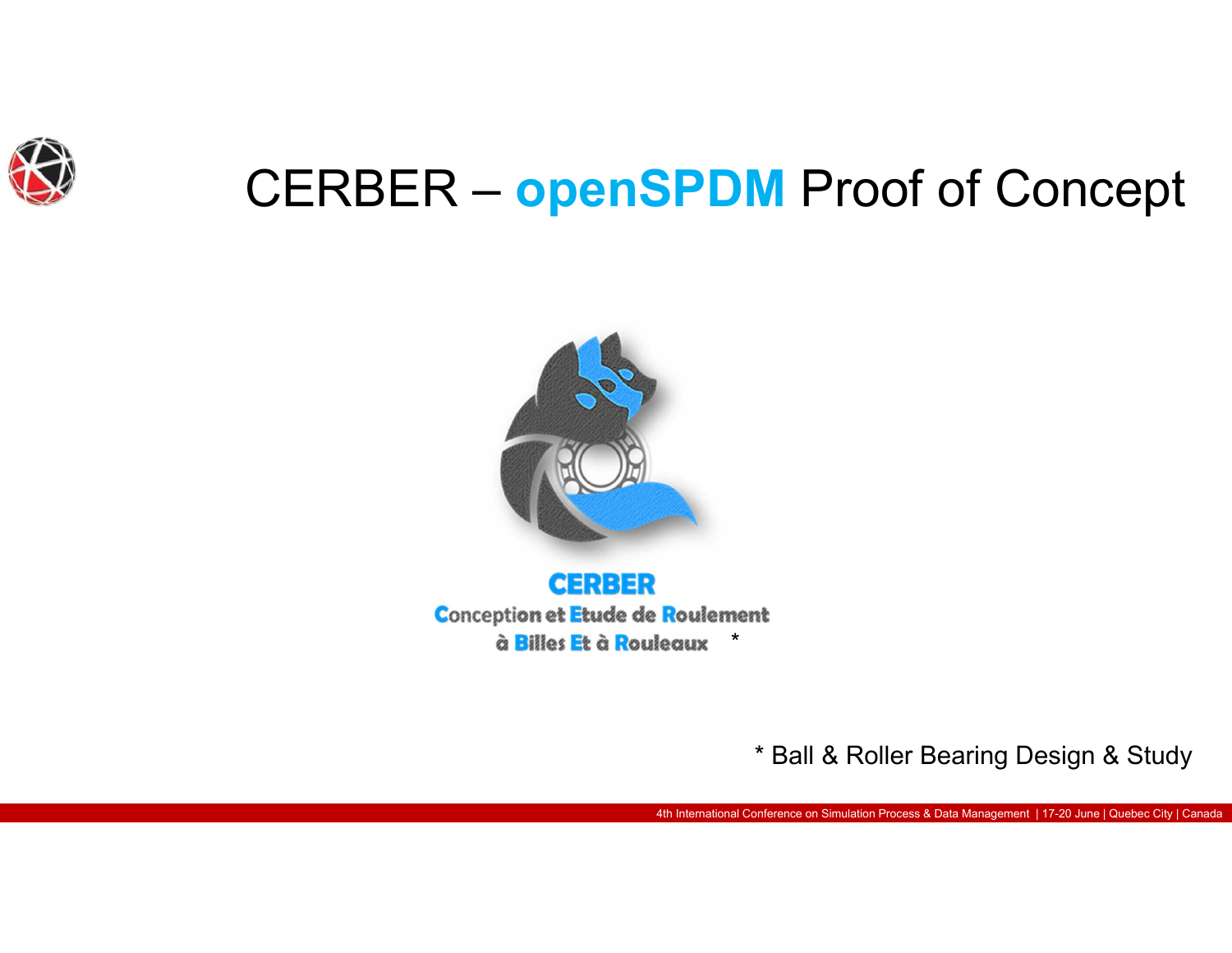

# The previous context of the bearing data & process management

• The bearing design for aircraft engines use efficient tools developed with research laboratory and based on semi-analytical methods













**1 simulation run~ 1-2 min (~ 10 min FEM)** 

**Ball Bearing Quasi-static analysis**

•

**Roller Bearing Dynamic analysis**

**Structural deformation model (FEM)**

**Clearance analysis (FEM) Analytics and Visualisation Tools**

- The file system is the internal data manager except for the CAD product
	- $\Box$  Many input files are necessary to run bearing simulations
		- $\triangleright$  Continuous modifications of these files after an update of conditions without change tracking
		- $\triangleright$  Source of many input errors and misunderstanding
	- $\Box$  AND Data must remain accessible during the whole aircraft engines life
- $($   $\sim$  30-40 years)
	- Links between submission Data and their search is very time consuming

4th International Conference on Simulation Process & Data Management | 17-20 June | Quebec City | Canada



**1 data analysis ~ 2-3 days**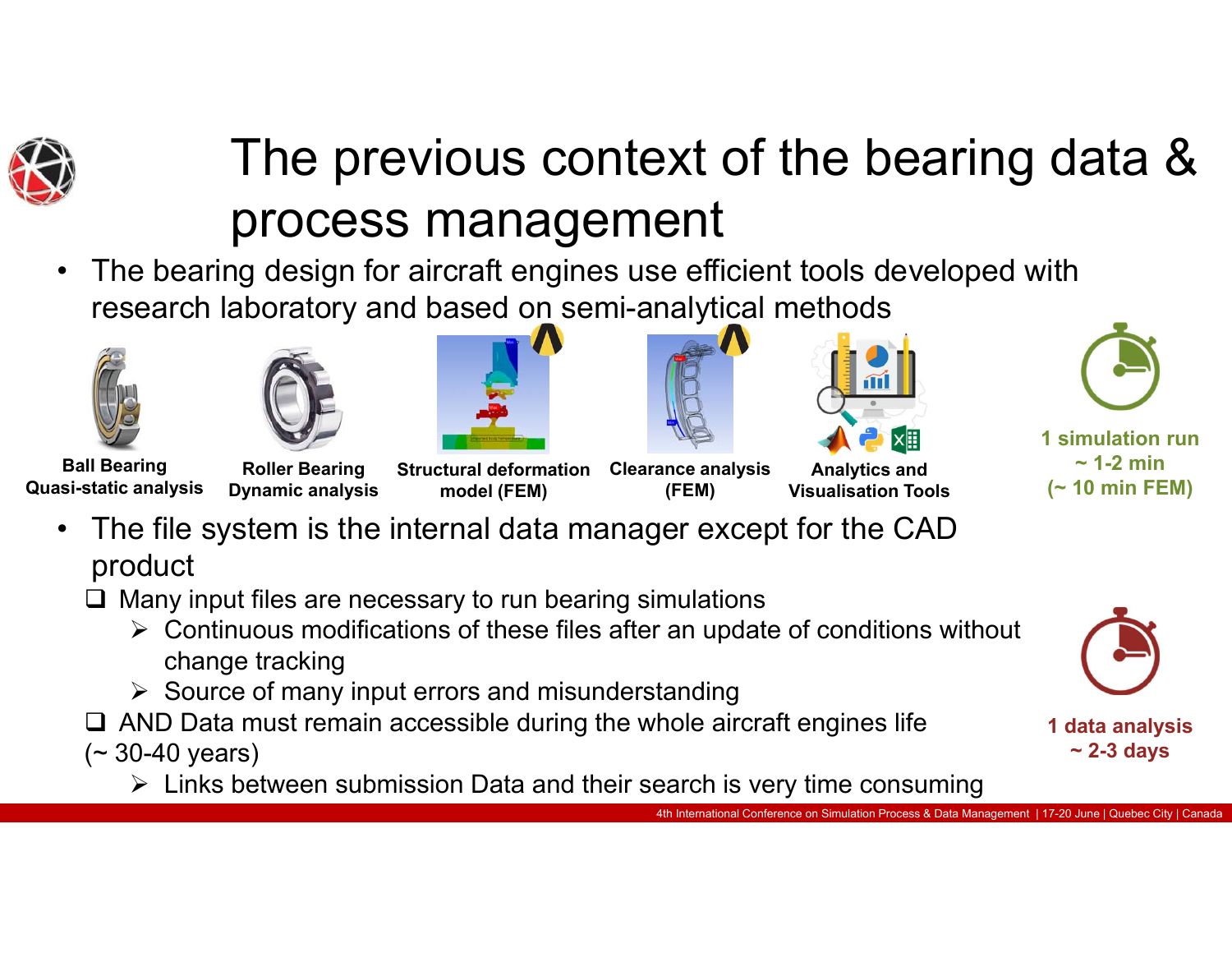

# Benefits expected from SPDM for the bearing data & process management

- • The project target consists on building a bearing database with a platform to :
	- **□ Recover all elements needed for bearing design**
	- $\Box$  Run a design process with automatic input/output exchanges between simulation tools
	- $\square$  Suggest a new bearing respecting the design practices and processes for validation lifecycle
	- $\Box$  Suggest results analysis with 3rd party solutions and automatic reporting (template for study)
	- Manage bearing lifecycle for all studies classified by a triptych Engines-Type-Location (Part Number)

#### **"Get it right at the first shot"**

**"Share input/output data and knowledges as well as design practices"**

Conference on Simulation Process & Data Management | 17-20 June | Quebec City |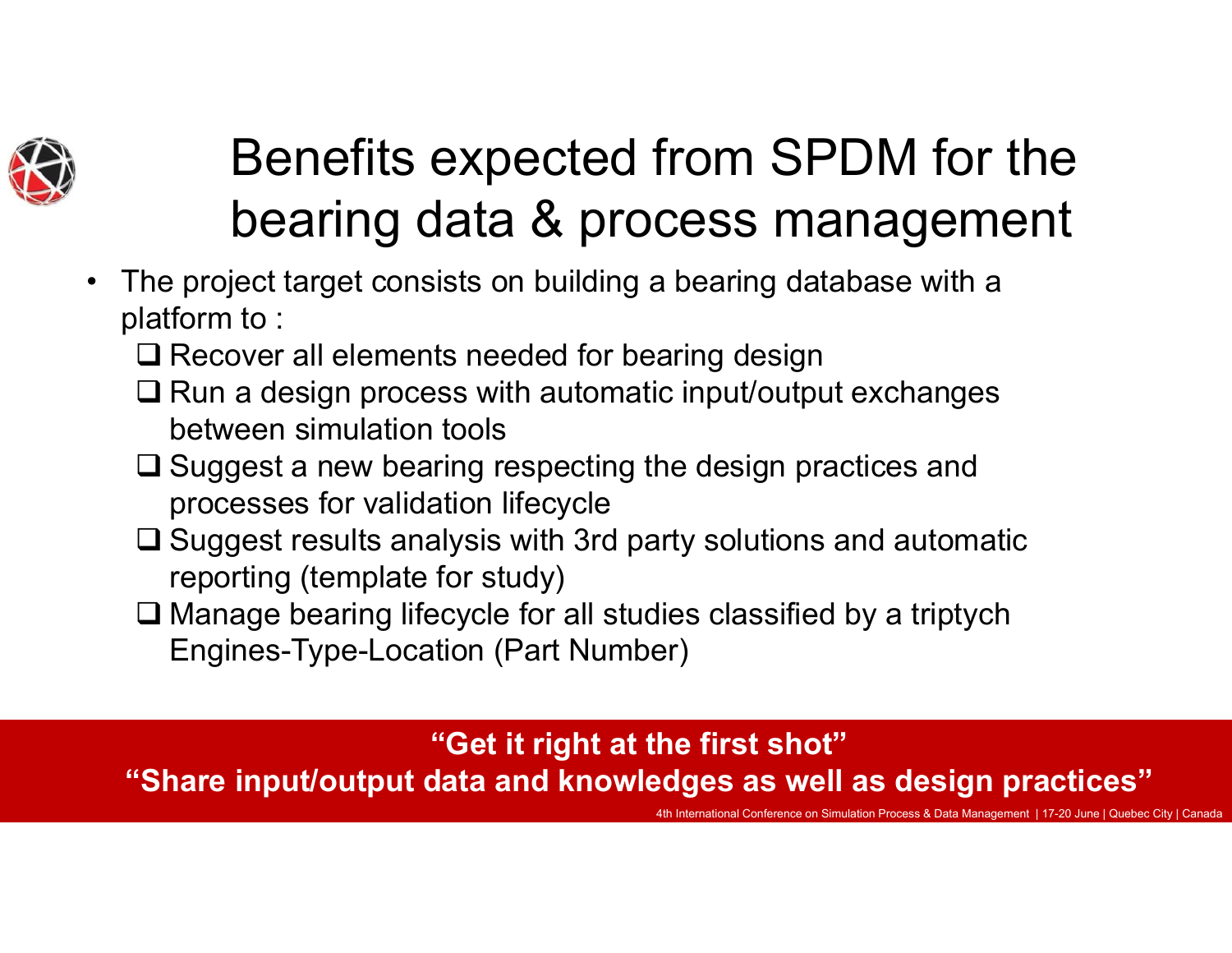

#### CERBER – Demo



**CERBER Conception et Etude de Roulement** à **Billes Et à Rouleaux** \*

\* Ball & Roller Bearing Design & Study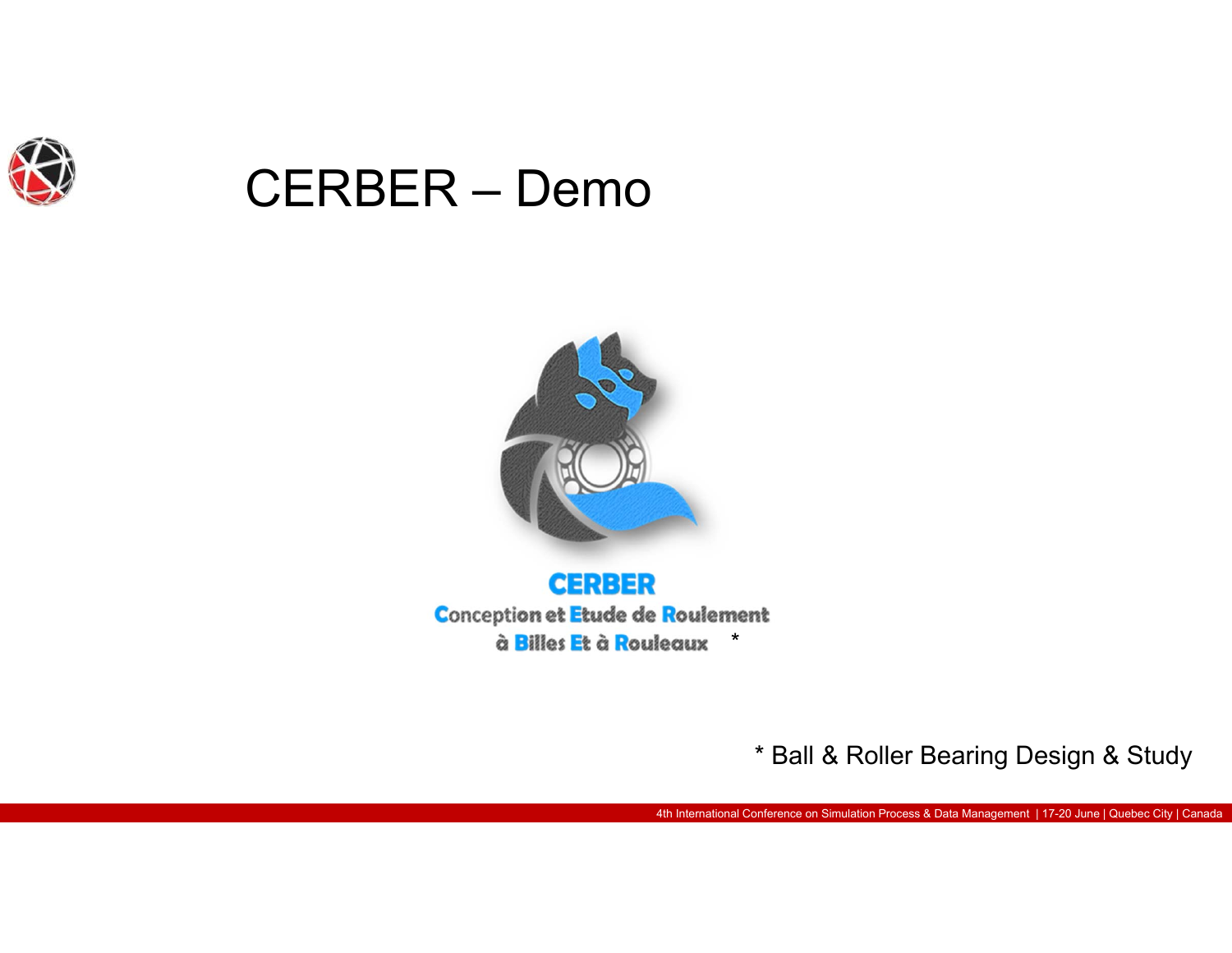

# CERBER solution enables simulation data management and traceability

- Data Model has been extended to support study templates for chaining the Simulation tools (server & client)
- **openSPDM** graph displays all the dependencies from a result

| <b>室 GEO0000000028</b>                                                                                                                                                                                                                                                                                                                                        |                                                                                                                                                                                                                           |                |               |               |                                                                                                                                                                                                                                                                                                                                                                                                                                                                                                                                                         |                  |  |  |  |
|---------------------------------------------------------------------------------------------------------------------------------------------------------------------------------------------------------------------------------------------------------------------------------------------------------------------------------------------------------------|---------------------------------------------------------------------------------------------------------------------------------------------------------------------------------------------------------------------------|----------------|---------------|---------------|---------------------------------------------------------------------------------------------------------------------------------------------------------------------------------------------------------------------------------------------------------------------------------------------------------------------------------------------------------------------------------------------------------------------------------------------------------------------------------------------------------------------------------------------------------|------------------|--|--|--|
| Fichier Modifier Affichages Chercher Actions Compte-Rendu Outils Aide                                                                                                                                                                                                                                                                                         |                                                                                                                                                                                                                           |                |               |               | Aras Innovator - Google Chrome                                                                                                                                                                                                                                                                                                                                                                                                                                                                                                                          |                  |  |  |  |
| 中国民の豊国画面自合うに自? マ                                                                                                                                                                                                                                                                                                                                              |                                                                                                                                                                                                                           |                |               |               | 4) Non sécurisé   sae-integ1.westeurope.cloudapp.azure.com/OSPDMtest/Client/X-salt=std_11.0.0.6920-X/scripts/Innovator.aspx                                                                                                                                                                                                                                                                                                                                                                                                                             |                  |  |  |  |
| Matériaux BE: DMD00000032<br>$\cdots$<br>Identifiant GEO0000000028<br>Roulement<br>Matériaux BI: DMD00000032<br>Fabricant (S/N) OK<br>Matériaux éléments roulants: DMD00000032<br>Nom OK<br>Created By:<br>Innovator Admin<br>Proprietaire Gibert DELABROUSSE<br>$P/N$ OK<br>01/10/2018<br>Created On:<br>Gilbert DELABROUSSE<br>Modified By:<br><b>Jalon</b> |                                                                                                                                                                                                                           |                |               |               | CERBER<br>Conception et Etude de Roulement à Billes Et à Rouleaux<br>$1:32^{m}$ $8^{m}$<br>LOCAL TIME<br>Sunday, June 9, 2019<br>$\equiv$ $\Lambda$ E0000048<br>File Edit Views Search Actions Reports Tools Help                                                                                                                                                                                                                                                                                                                                       |                  |  |  |  |
| Modified On:<br>13/11/2018<br>Locked By:<br>Innovator Admin<br>Major Rev:<br>Generation:<br>Processus URL Graph<br>File<br>BI BE Assemblage                                                                                                                                                                                                                   | $\circledcirc$ S2 $\circledcirc$ S3 $\circledcirc$ S4 $\circledcirc$ S5 $\circledcirc$ S6 $\circledcirc$ S7 $\circledcirc$ S8 $\circledcirc$ S9<br><b>Position</b> Palier 3 <b>v</b> Moteur DJANGO <b>v</b><br>Properties |                |               |               | Date Of Study<br><b>Objects Of Study</b><br><b>Ident Number</b><br><b>Revision</b><br>Study<br>A<br>essai_05_02_19_FEA<br>4/12/2019<br>E0000048<br><b>Type Of Bearing</b><br><b>Select Tool Base</b><br>Owner<br>$\Lambda$<br>Ball Roller<br>FEA<br><b>Innovator Admin</b><br>Type of study<br>Derived from<br><b>Position (Num Palier)</b><br>$\mathbb{Z}$<br>Innovator Admin<br>Created By:<br>CAD certification st<br>4/12/2019<br>Palier 2<br>Created On:<br>Modified By:<br>Innovator Admin<br><b>Type of Project</b><br>Modified On:<br>4/12/2019 |                  |  |  |  |
| <b>Assemblage Properties</b>                                                                                                                                                                                                                                                                                                                                  | <b>Nominal</b>                                                                                                                                                                                                            | Tolerance      | Abbreviation  | $_$ Unit      | S2 S3 S4 S5 S6 S7 S8 S9<br><b>DJANGO</b><br>Locked By:<br>Maior Rev:                                                                                                                                                                                                                                                                                                                                                                                                                                                                                    |                  |  |  |  |
| <b>Diamètre Moyen</b>                                                                                                                                                                                                                                                                                                                                         | 124.3                                                                                                                                                                                                                     |                | Dm            | mm            | File Item Study Tree                                                                                                                                                                                                                                                                                                                                                                                                                                                                                                                                    |                  |  |  |  |
| Diamètre des elements                                                                                                                                                                                                                                                                                                                                         |                                                                                                                                                                                                                           |                |               |               | $G$ $\overline{X}$                                                                                                                                                                                                                                                                                                                                                                                                                                                                                                                                      |                  |  |  |  |
| roulants                                                                                                                                                                                                                                                                                                                                                      | 18.3                                                                                                                                                                                                                      |                | $\mathbf d$   | mm            | S1 StudyTree<br>Type<br>Cond. Fonct.                                                                                                                                                                                                                                                                                                                                                                                                                                                                                                                    | Current State    |  |  |  |
| Nombre d'éléments roulants                                                                                                                                                                                                                                                                                                                                    | 17                                                                                                                                                                                                                        | not applicable | z             | n/a           | 日 _ A E0000048                                                                                                                                                                                                                                                                                                                                                                                                                                                                                                                                          |                  |  |  |  |
|                                                                                                                                                                                                                                                                                                                                                               |                                                                                                                                                                                                                           |                |               |               | <b>テス CLM0000000098</b><br>Condition limite                                                                                                                                                                                                                                                                                                                                                                                                                                                                                                             | WIP              |  |  |  |
|                                                                                                                                                                                                                                                                                                                                                               | GEO0000000001                                                                                                                                                                                                             |                |               |               | <b>冗 GEO0000000134</b><br>Roulement                                                                                                                                                                                                                                                                                                                                                                                                                                                                                                                     | WIP              |  |  |  |
|                                                                                                                                                                                                                                                                                                                                                               |                                                                                                                                                                                                                           |                |               |               | 도 CTX0000000064<br>Assemblage pièces.                                                                                                                                                                                                                                                                                                                                                                                                                                                                                                                   | WIP              |  |  |  |
|                                                                                                                                                                                                                                                                                                                                                               |                                                                                                                                                                                                                           |                |               |               | 도 FCT0000000038<br>Condition de foncti.                                                                                                                                                                                                                                                                                                                                                                                                                                                                                                                 | WIP              |  |  |  |
|                                                                                                                                                                                                                                                                                                                                                               |                                                                                                                                                                                                                           | PRC00000       | RES0000000003 | RES0000000004 | RES0000000005<br>E PRC0000192<br>Stabilisé Normal Lvl  WIP<br>Pre-processing                                                                                                                                                                                                                                                                                                                                                                                                                                                                            |                  |  |  |  |
|                                                                                                                                                                                                                                                                                                                                                               |                                                                                                                                                                                                                           |                |               |               | 身<br>日 5 RES0000000210<br>Résultat/Résultat                                                                                                                                                                                                                                                                                                                                                                                                                                                                                                             | WIP              |  |  |  |
|                                                                                                                                                                                                                                                                                                                                                               | FCT0000000002                                                                                                                                                                                                             |                |               |               | E- 2 PRC0000193<br>Post-processing                                                                                                                                                                                                                                                                                                                                                                                                                                                                                                                      | WIP              |  |  |  |
|                                                                                                                                                                                                                                                                                                                                                               |                                                                                                                                                                                                                           |                |               |               | 只 RES0000000211<br>Résultat/Résultat                                                                                                                                                                                                                                                                                                                                                                                                                                                                                                                    | WIP              |  |  |  |
|                                                                                                                                                                                                                                                                                                                                                               | 【昆                                                                                                                                                                                                                        |                |               |               |                                                                                                                                                                                                                                                                                                                                                                                                                                                                                                                                                         | Screenpresso.com |  |  |  |
|                                                                                                                                                                                                                                                                                                                                                               |                                                                                                                                                                                                                           |                |               |               | <b>Ready</b><br>0 Theme found                                                                                                                                                                                                                                                                                                                                                                                                                                                                                                                           |                  |  |  |  |
|                                                                                                                                                                                                                                                                                                                                                               |                                                                                                                                                                                                                           |                |               |               | 4th International Conference on Simulation Process & Data Management   17-20 June   Quebec City   Canada                                                                                                                                                                                                                                                                                                                                                                                                                                                |                  |  |  |  |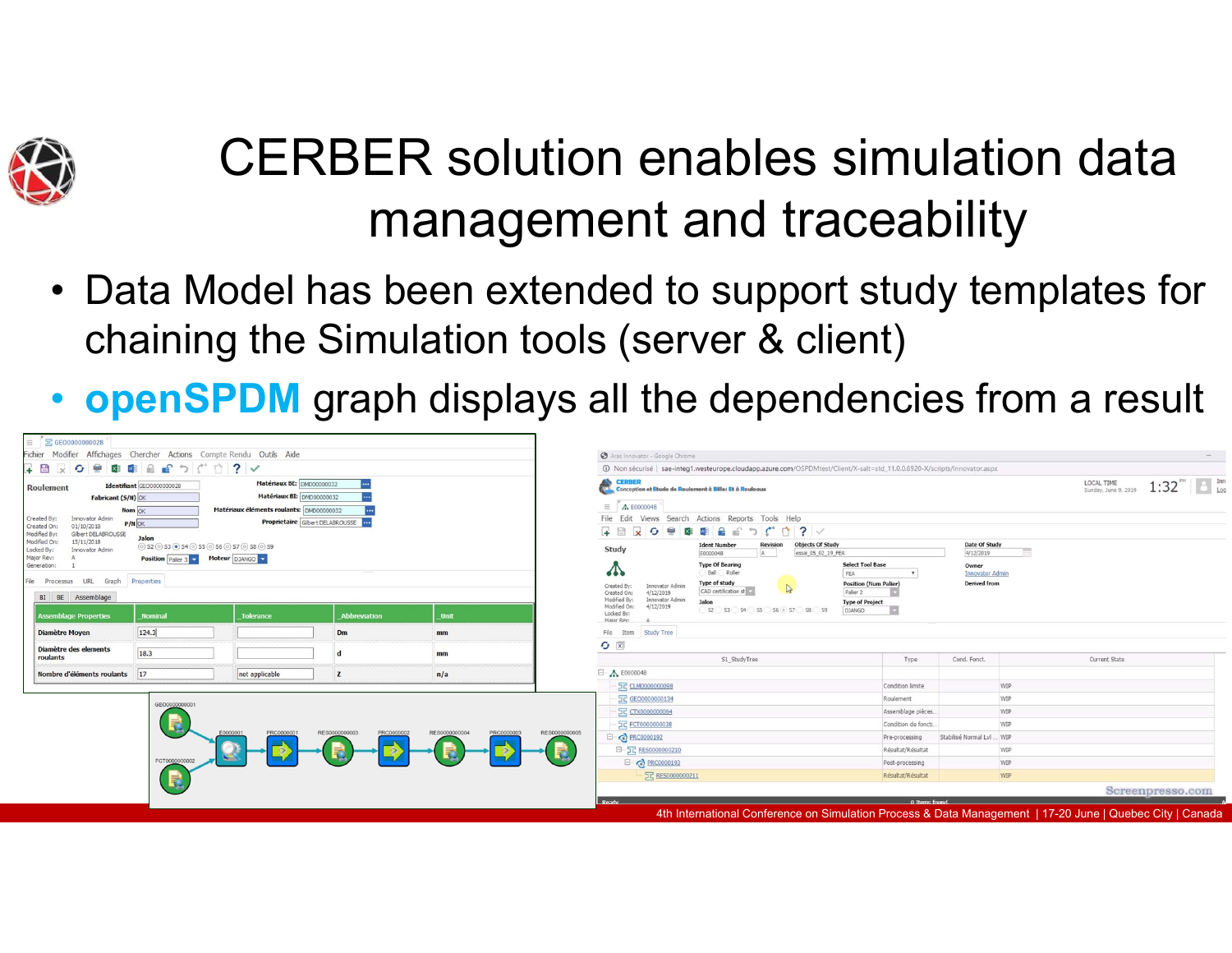

## CERBER solution includes automation of server simulations and integration of client tools

- Simulation tools are managed by the data administrator:
	- Server: Launched from the ARAS Server using the Conversion Server
	- Client: Launched on the local client using direct WebSocket connection using Python

| Properties                |                        | ਲ                        | ж<br>Simple Search            |              |                | ▼           |                 | tΞ<br>钜             | Current          |
|---------------------------|------------------------|--------------------------|-------------------------------|--------------|----------------|-------------|-----------------|---------------------|------------------|
| Tool                      |                        |                          | Description                   | Version      | Sequence       | Launch Mode | Process Type    | Client Tool URL     | $\text{Total}$   |
|                           |                        | $\overline{\phantom{a}}$ |                               |              |                |             | ▼               |                     |                  |
|                           |                        |                          | PostBB20 1.01                 | 1.01         | 3              | Manual      | Post-processing |                     | <b>BB20</b>      |
| Created By:               | <b>Innovator Admin</b> |                          | InputBB20 1.01                | 1.01         |                | Server      | Pre-processing  |                     | <b>BB20</b>      |
| Created On:               | 2/5/2019               |                          | BB20 1.01                     | 1.01         | 2              | Server      | Processing      |                     | <b>BB20</b>      |
| Aodified Bv:              | Innovator Admin        |                          | PostDynar 1.01                | 1.01         | 3              | Manual      | Post-processing |                     | Dynar            |
| 1odified On:<br>ocked By: | 6/9/2019               |                          | Dynar 1.01                    | 1.01         | 2              | Server      | Processing      |                     | Dynar            |
| <b>Aaior Rev:</b>         | Α                      |                          | InputDynar 1.01               | 1.01         |                | Server      | Pre-processing  |                     | Dynar            |
| Generation:<br>state:     |                        |                          | FEA-Post-Process              | 1.0          | 2              | Client      | Post-processing | ws://localhost:8901 | <b>FEA</b>       |
|                           |                        |                          | WB / SAMCEF                   | 19           |                | Client      | Processing      | ws://localhost:8901 | <b>FEA</b>       |
|                           |                        |                          | ANSYS2                        | 19           | 3              | Client      | Processing      | ws://localhost:8901 | FEA2             |
|                           |                        |                          | <b>SAMCEF</b>                 | $\mathbf{1}$ | $\overline{2}$ | Server      | Processing      |                     | FEA <sub>2</sub> |
|                           |                        |                          | WB / SAMCEF                   | 19           |                | Client      | Pre-processing  | ws://localhost:8901 | SAVE             |
|                           |                        |                          | Calcul Puissance Dissipee 1.0 |              | 1              | Client      | Processing      | ws://localhost:8901 | calcul puissance |
|                           |                        |                          | Estimation du Jeu             | 1.0          | 2              | Client      | Processing      | ws://localhost:8901 | calcul puissance |
|                           |                        |                          |                               |              |                |             |                 |                     |                  |

| File Name | File Type | Size | Location |  |
|-----------|-----------|------|----------|--|
|           |           |      |          |  |



4th International Conference on Simulation Process & Data Management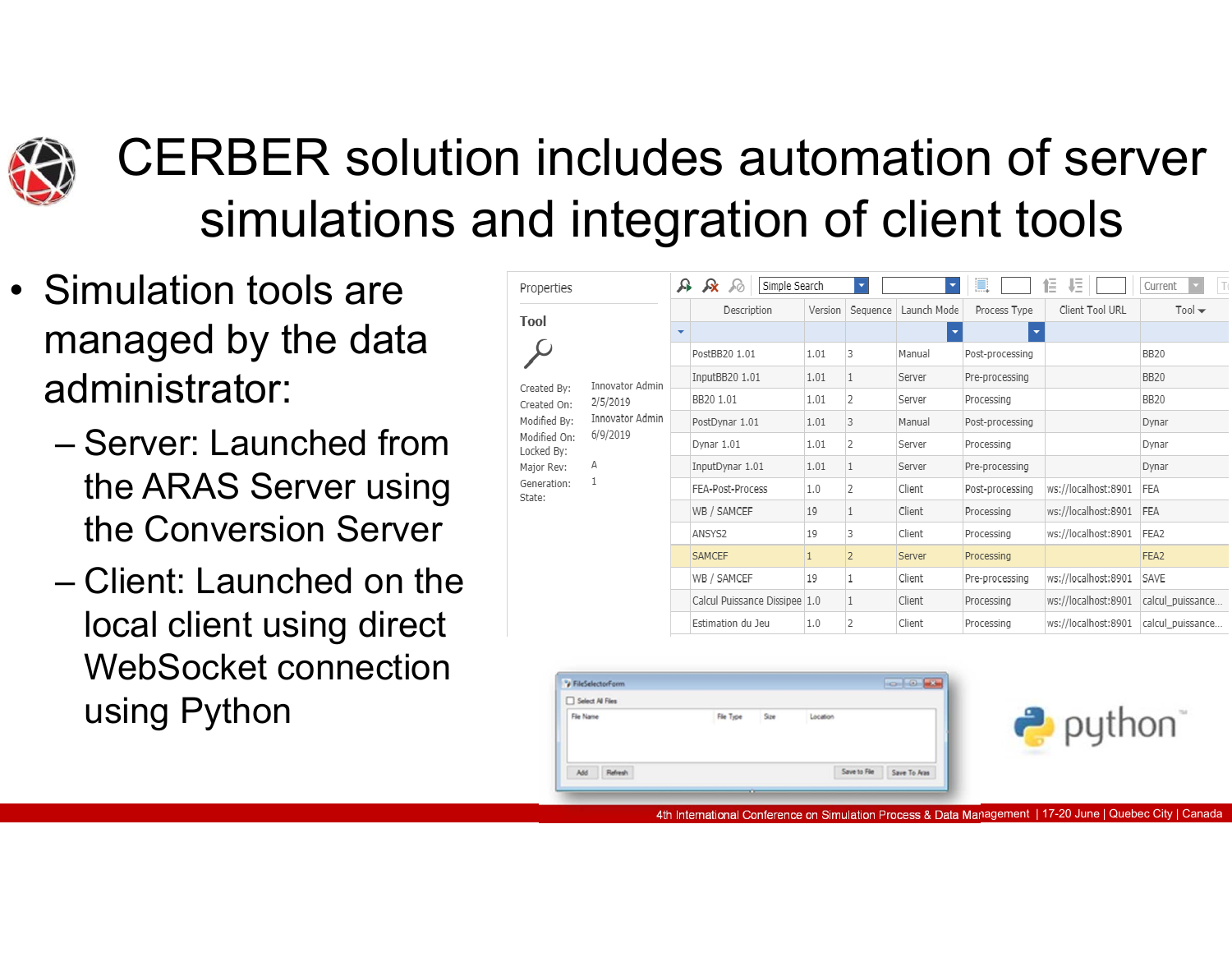

#### CERBER Solution provides simulation reporting & resulting data analytics

• The simulation results can be analyzed using Plotly



| • Report can be made on a   |
|-----------------------------|
| <b>Study using JSReport</b> |

| Date Etude:<br>Type Etude:<br>Objectifs:<br>Position:                            | 2018-11-10T19:50:06<br>Palier <sub>2</sub> | Etude de certification CAD<br>Evaluer des limites de fonctionnement                                                  |            |                       |                                                                                                                           |                |
|----------------------------------------------------------------------------------|--------------------------------------------|----------------------------------------------------------------------------------------------------------------------|------------|-----------------------|---------------------------------------------------------------------------------------------------------------------------|----------------|
| Moteur:                                                                          | <b>DJANGO</b>                              |                                                                                                                      |            |                       |                                                                                                                           |                |
|                                                                                  | Type Roulement: Value 2                    |                                                                                                                      |            |                       |                                                                                                                           |                |
| Tool Chain:                                                                      | PuissanceDissipee                          |                                                                                                                      |            |                       |                                                                                                                           |                |
|                                                                                  |                                            | <b>Input Items</b>                                                                                                   |            |                       | ID                                                                                                                        | <b>Status</b>  |
| Roulement                                                                        |                                            |                                                                                                                      |            | <b>KIEO0000000028</b> |                                                                                                                           | WIP            |
|                                                                                  | Condition de fonctionnement                |                                                                                                                      |            | FCT0000000174         |                                                                                                                           | WIP            |
|                                                                                  |                                            |                                                                                                                      |            |                       |                                                                                                                           |                |
| ٠                                                                                | Type                                       | <b>Process</b>                                                                                                       | Type       | <b>Process</b>        | Type                                                                                                                      | <b>Process</b> |
| $\equiv$ 1                                                                       | Pre-processing                             | PRC0000209                                                                                                           | Processing | PRC0000210            | Post-processing                                                                                                           | PRC0000211     |
|                                                                                  |                                            |                                                                                                                      |            |                       |                                                                                                                           |                |
| <b>Conditions:</b><br>-3-Sigma:<br>-Temperature:<br>-Parametres don:<br>Results: | -Operating Condition:<br>100               | Cartographie (4 lignes)<br>True<br>http://sae-integ1.westeurope.cloudapp.azure.com/OSPDMtest/vault/vaultserver.aspx? |            |                       | dbName=OSPDMtest&fileId=FF6D7D7F203A483FA8F9D49293D18BA9&fileName=parametres.don&vaultId=67BBB9204FE84A8981ED8313049BA06C |                |